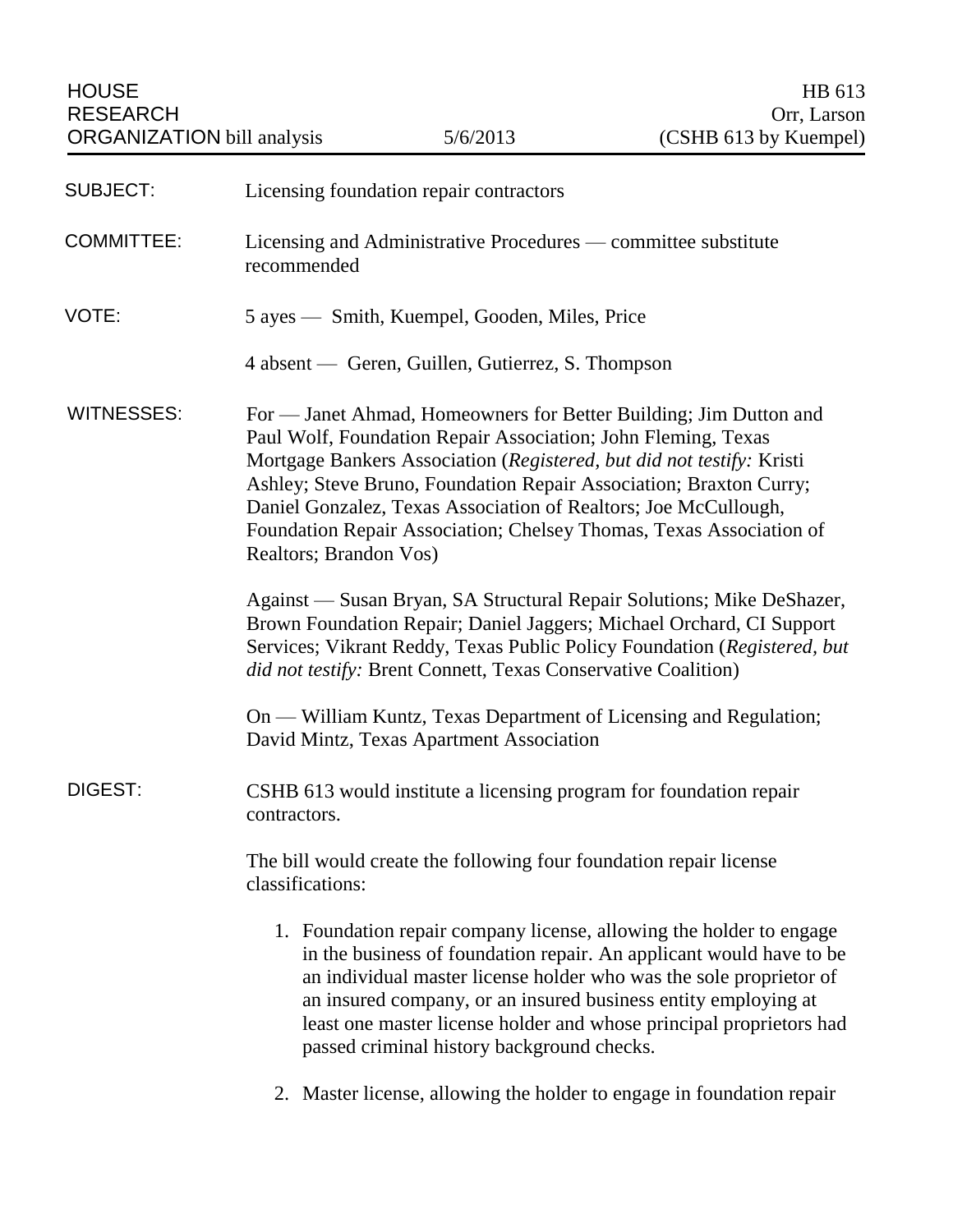contracting. An applicant would have to be age 21 or older. He or she would be required to have completed at least 60 months of practical experience under the supervision of a master license holder during the past 10 years or to have equivalent experience.

- 3. Journeyman license, allowing the holder to repair foundations under the supervision of a master license holder. An applicant would have to be age 21 or older. He or she would be required to have completed at least 24 months of practical experience under the supervision of a master license holder during the past 10 years or to have equivalent experience.
- 4. Estimator license, allowing the holder to provide estimates or preparation for repair work under the supervision of a master or journeyman license holder. An applicant would have to be at least 18 years old.

Applicants for master, journeyman, and estimator licenses would have to pass an examination and a criminal background check. These licenses would be valid for one year, and the Texas Commission of Licensing and Regulation could impose application fees. To renew a license, a license holder would have to submit a renewal application, pay a fee, and show evidence of having completed continuing education requirements established by the bill.

Certain applicants could substitute formal education, related training in the course of military service, or engineering or construction work related to foundation repair while employed by a governmental entity. Out-of-state experience could count for some of the practical experience requirements required of other candidates, as determined by the Texas Department of Licensing and Regulation (TDLR).

Licensing requirements would not apply to:

- owners performing foundation repair on their own homes;
- engineers;
- certain maintenance people of residential or commercial properties;
- remodelers or contractors of single-family homes or duplexes, unless the remodeling consisted only of foundation repair work; home builders repairing foundations as part of the original construction process; or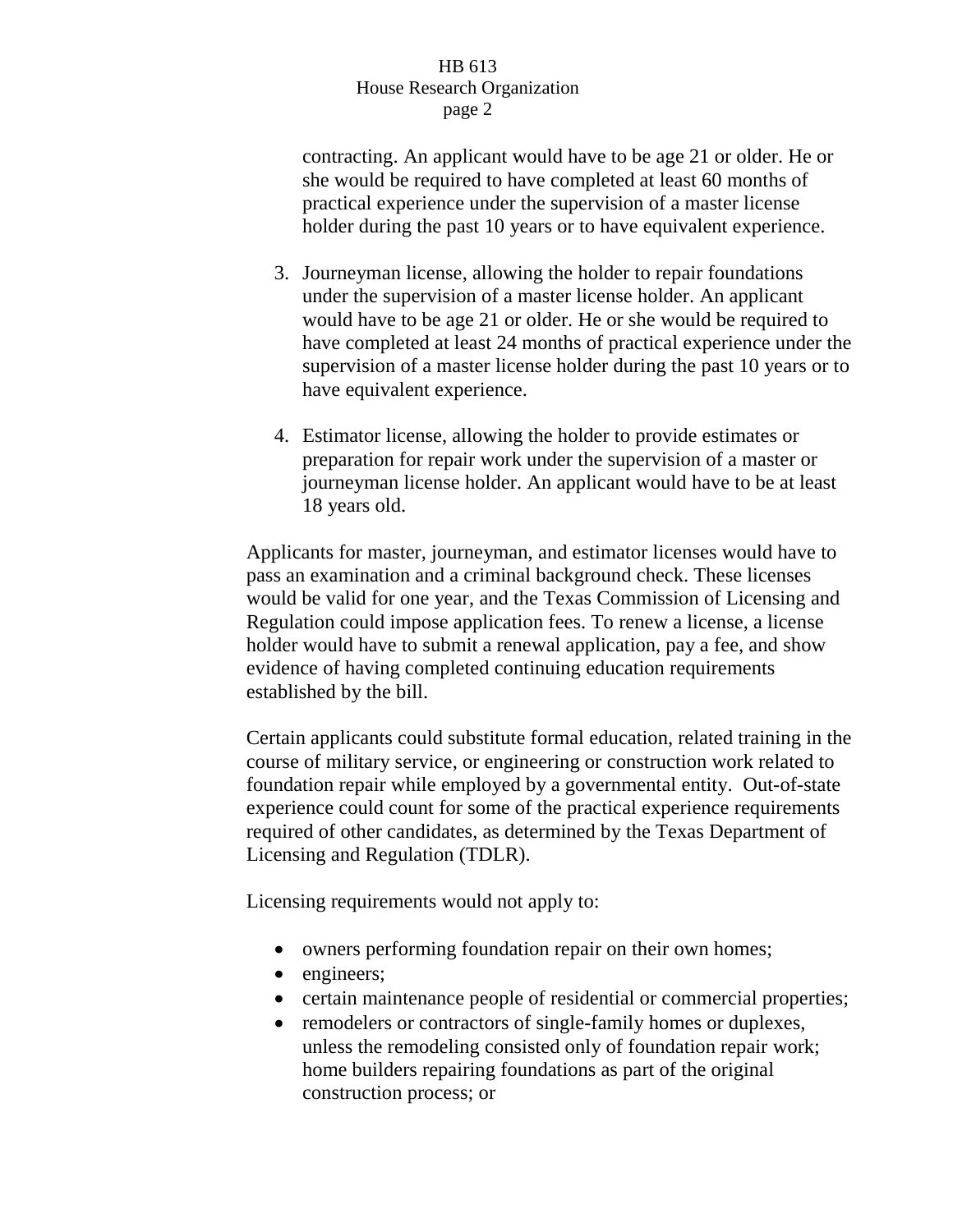• a person performing work on mobile home or the foundation of a nonresidential structure.

License holders not otherwise qualified would be forbidden from holding themselves out as engineers, architects, plumbers, or as someone licensed to work on structures in the liquefied petroleum gas industry. A license holder could not:

- fail to provide services already paid for;
- fail to honor terms of a contract:
- make fraudulent promises or knowingly misrepresent necessary services; or
- work on a foundation without any necessary permits from a local political subdivision.

The commission would:

- adopt rules to obtain and renew licenses;
- set minimum insurance requirements; and
- regulate advertising in the foundation repair industry.

License holders would still have to observe local ordinances, and political subdivisions could set stricter standards and continue requiring license holders to submit permit applications.

The bill would create the Foundation Repair Advisory Board, to meet at least annually. The board would provide advice and recommendations to the commission on technical matters including exam content, licensing standards, foundation repair standards, fees, rules, and continuing education requirements.

The board would consist of nine volunteer members appointed by the presiding officer of the commission and serving staggered six-year terms. Four members would hold foundation repair master licenses, and one would be a journeyman license holder. The commission's presiding officer would appoint the members as soon as practicable after the effective date of the bill.

The commission or executive director of TDLR could impose administrative penalties or sanctions. A person who violated license requirements, inappropriately employed an unlicensed person, or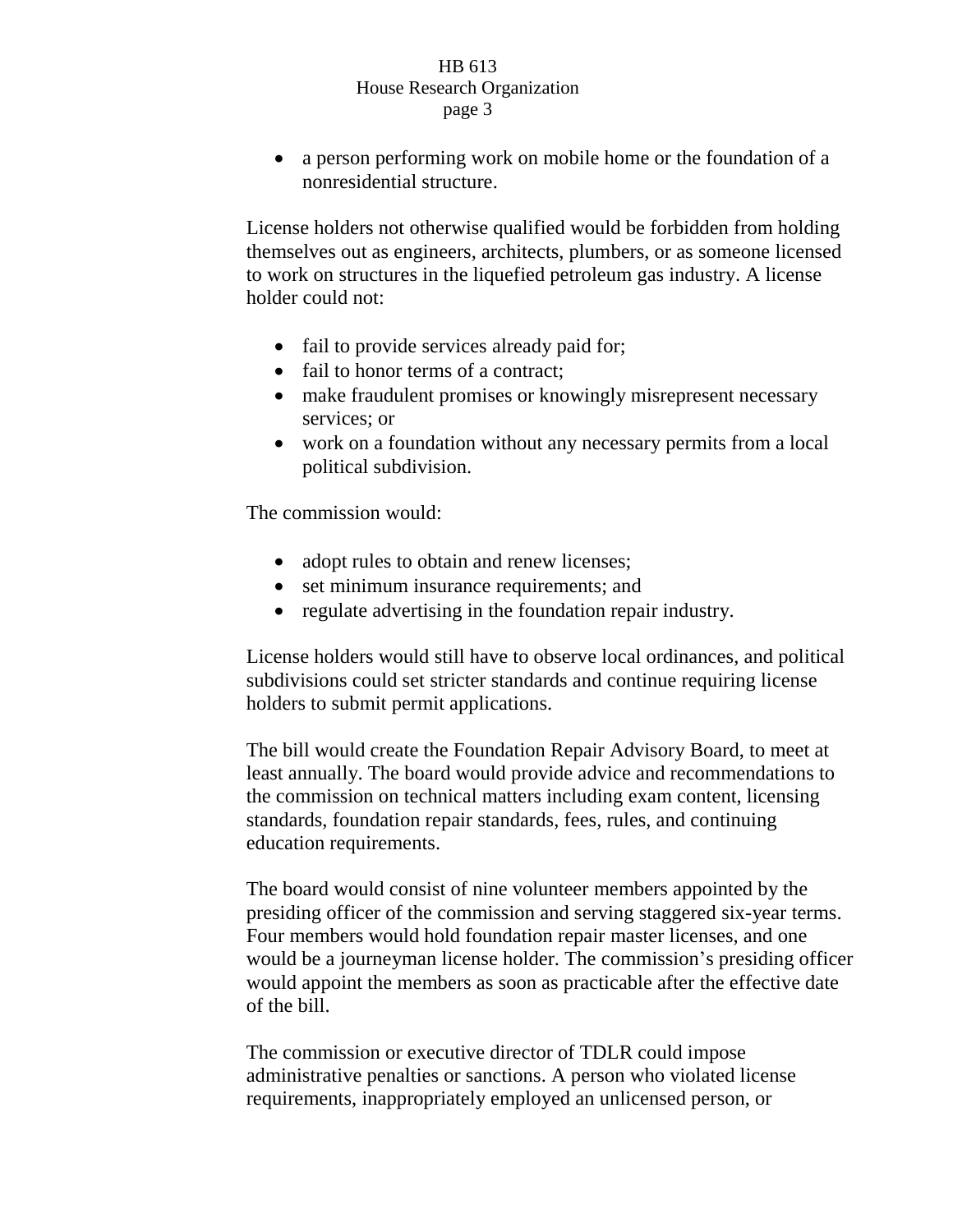|                           | submitted a false license application to the department could be charged<br>with a class C misdemeanor (maximum fine of \$500).                                                                                                                                                                                                                                                                                                                                               |
|---------------------------|-------------------------------------------------------------------------------------------------------------------------------------------------------------------------------------------------------------------------------------------------------------------------------------------------------------------------------------------------------------------------------------------------------------------------------------------------------------------------------|
|                           | The commission would be able to take enforcement actions beginning<br>September 1, 2014. The bill's licensing requirements would take effect<br>September 1, 2014. TDLR would adopt rules to implement the bill by<br>February 1, 2014. The department would begin accepting applications by<br>March 1, 2014, and foundation repair contractors would need to obtain a<br>license by September 1, 2014, after which TDLR would be authorized to<br>take enforcement actions. |
|                           | The bill would take effect September 1, 2013.                                                                                                                                                                                                                                                                                                                                                                                                                                 |
| <b>SUPPORTERS</b><br>SAY: | CSHB 613 would create oversight of an industry that sorely needs it.<br>Other building trades are already regulated by the state, including<br>electricians, plumbers, and air conditioning and refrigeration contractors.<br>This bill would set up a licensing program similar to the ones the state<br>uses to license those professions, administered by TDLR and guided by an<br>industry advisory board.                                                                |
|                           | Texas has unusually diverse soils which may expand or contract with<br>moisture. These shifts may damage the foundation of a house, causing the<br>whole structure of a home to crack. Each year, between 25,000 and 30,000<br>homes need repair done on their foundations, and the recent drought has<br>exacerbated the problems caused by soil expansion and contraction.                                                                                                  |
|                           | This work currently is performed by an unregulated foundation repair<br>industry. Improperly done foundation repair is not only costly; it can be<br>permanent because usually a foundation can withstand only three attempts<br>to repair it. The damage wrought by a botched foundation repair is<br>significant enough to merit imposing competency standards for entrants to<br>the industry.                                                                             |
|                           | CSHB 613 would provide independent quality control and, in an important<br>step for consumer protection, it would require foundation repair<br>companies to carry insurance. Finally, the bill would give TDLR the<br>power to sanction bad actors with the imposition of penalties, which<br>would give consumers recourse.                                                                                                                                                  |
|                           | While some cities already require the registration of foundation repair<br>companies and contractors, many smaller communities might not have this                                                                                                                                                                                                                                                                                                                            |